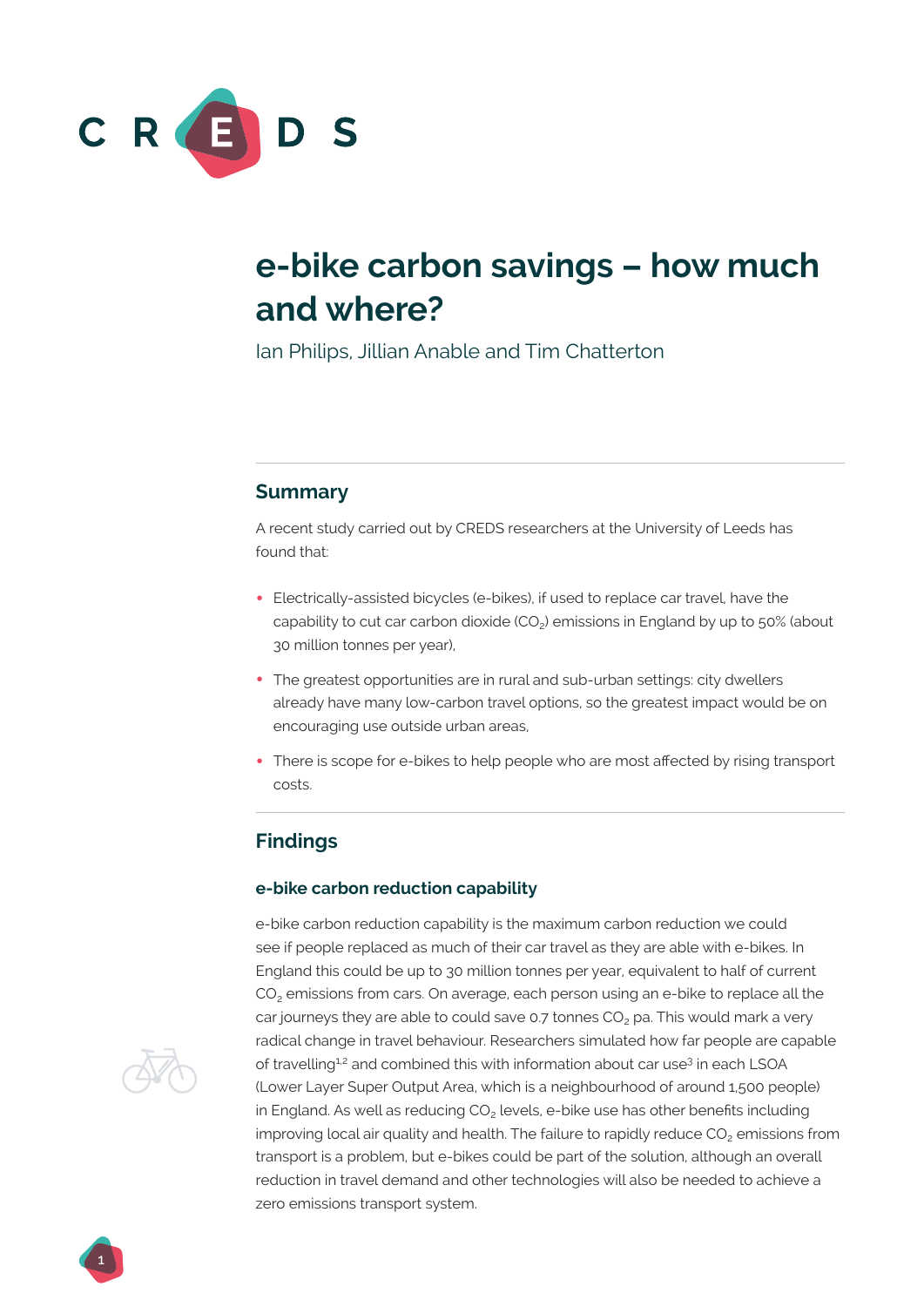

#### **Recommendation:**

**Define e-bikes as a strategically important mode of transport within key transport policy initiatives developed in 2020. e-bike use should be incorporated into the UK Transport Decarbonisation Plan4, local government place-based carbon reduction programmes, organisational travel plans and in post-Covid initiatives to avoid increased car-dependence.** 

e-bikes are different to conventional bicycles. e-bikes have considerable range. We need to get out of the mind-set that only very short distance trips are possible by active modes. In Denmark they already know this.<sup>5</sup> They are not just building cycle/ebike lanes in cities they are building routes from the city to the towns and villages. The highest e-bike carbon reduction capability is outside the central areas of cities (Figure 1). This is because rural areas and towns are more car dependent than big cities: car journeys are longer and there are fewer good public transport options, and in some cities there are existing bike and e-bike sharing schemes. Journeys in cities are generally shorter – services and activities are closer so walking and conventional cycling could replace a large proportion of car use. In cities, e-bikes will have relatively little effect on accessibility where public transport is good. In rural areas, in addition to poorer public transport options, walking and cycling cannot replace such a high proportion of car travel, so e-bikes have a greater net effect on CO<sub>2</sub> reduction.

There are many practical ways e-bike use can be increased:

- **•** The UK needs a strategic national cycle network linking villages to towns and towns to cities to facilitate access to urban areas, not just access within them. In the short term this process can begin with tactical-urbanism and tactical-ruralism for example road space-reallocation to aid social distancing, improving e-biking infrastructure, restricting car access or reducing speed limits on routes to towns to protect / enable cycling and e-biking.
- **•** This should be backed up with monitoring and evaluation to build the evidence base for specific links. There is evidence for an e-bike subsidy scheme<sup>6</sup>.
- **•** Providing e-bikes to NHS key workers may be politically popular and raise the profile of e-bike use.
- **•** Increasing the geographic coverage of places to share and trial e-bikes such as through construction of mobility hubs can encourage uptake.
- **•** The number of e-bikes in the UK is growing quickly, but is much lower than in many other European countries, there is significant potential for growth. e-bike promotion schemes would be good candidates for inclusion in the government's economic recovery stimulus package.

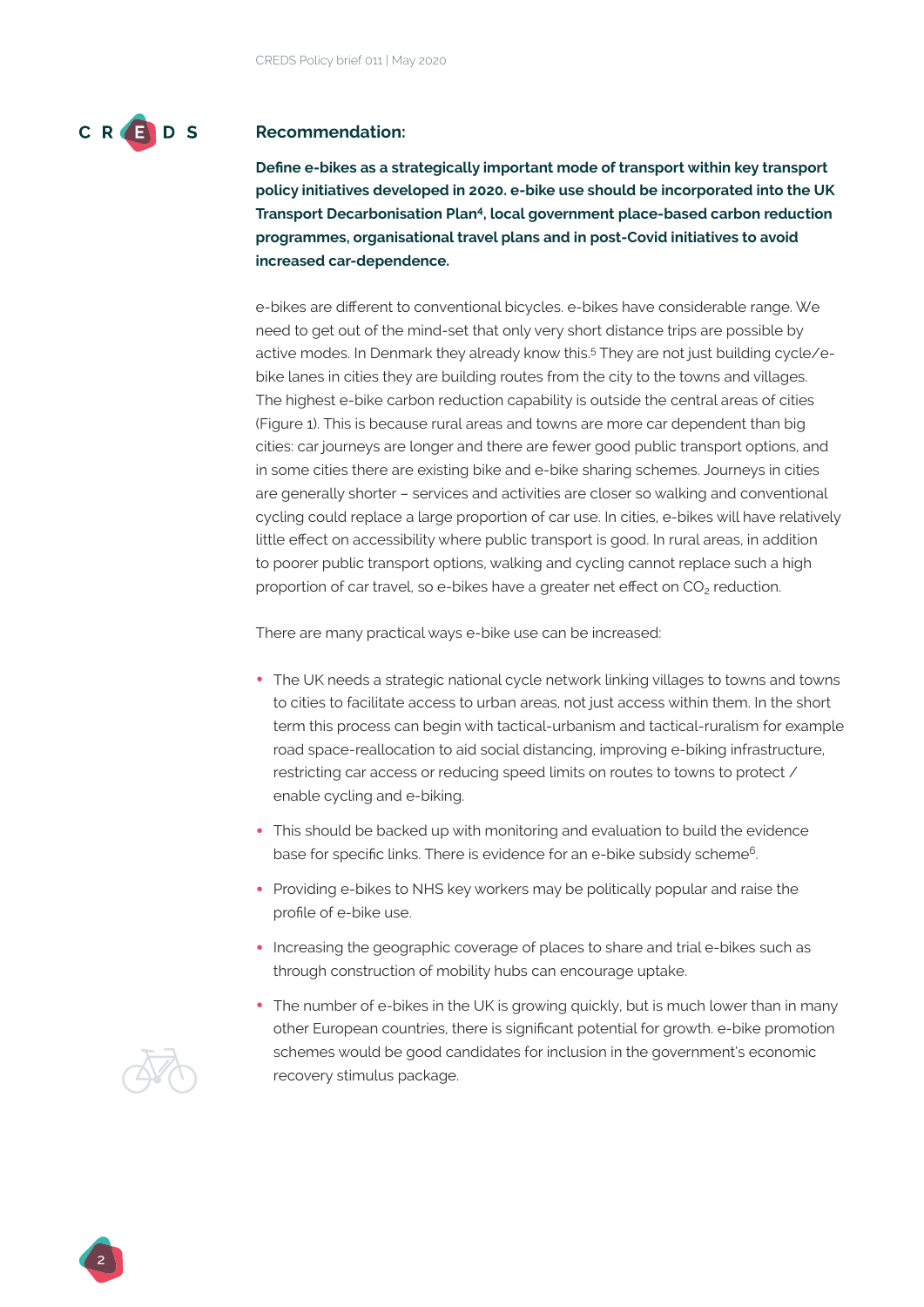

#### **Recommendation:**

**Include practical e-bike promotion schemes in the government's Covid-19 economic recovery stimulus package. In the coming two years fund and implement pilot programmes that test approaches to incentivise the use of e-bikes to replace**  car travel. Focus on schemes outside major urban centres to maximise the CO<sub>2</sub> **reduction per person.** 

#### **Box 1: Cars vs e-bikes**

All manner of car technologies have been proposed to solve the  $CO<sub>2</sub>$  emissions problem. Hybrid and battery electric vehicles reduce the lifetime emissions of car travel, but not nearly so much as if replacing car use with e-bikes.

|                                    | Lifecycle CO <sub>2</sub> emissions g/km |
|------------------------------------|------------------------------------------|
| e-bike                             | 22                                       |
| Battery electric car – Nissan Leaf | 104                                      |
| Hybrid car – Toyota Prius          | 168                                      |
| Petrol car – EU average            | 258                                      |
| References 7-9                     |                                          |





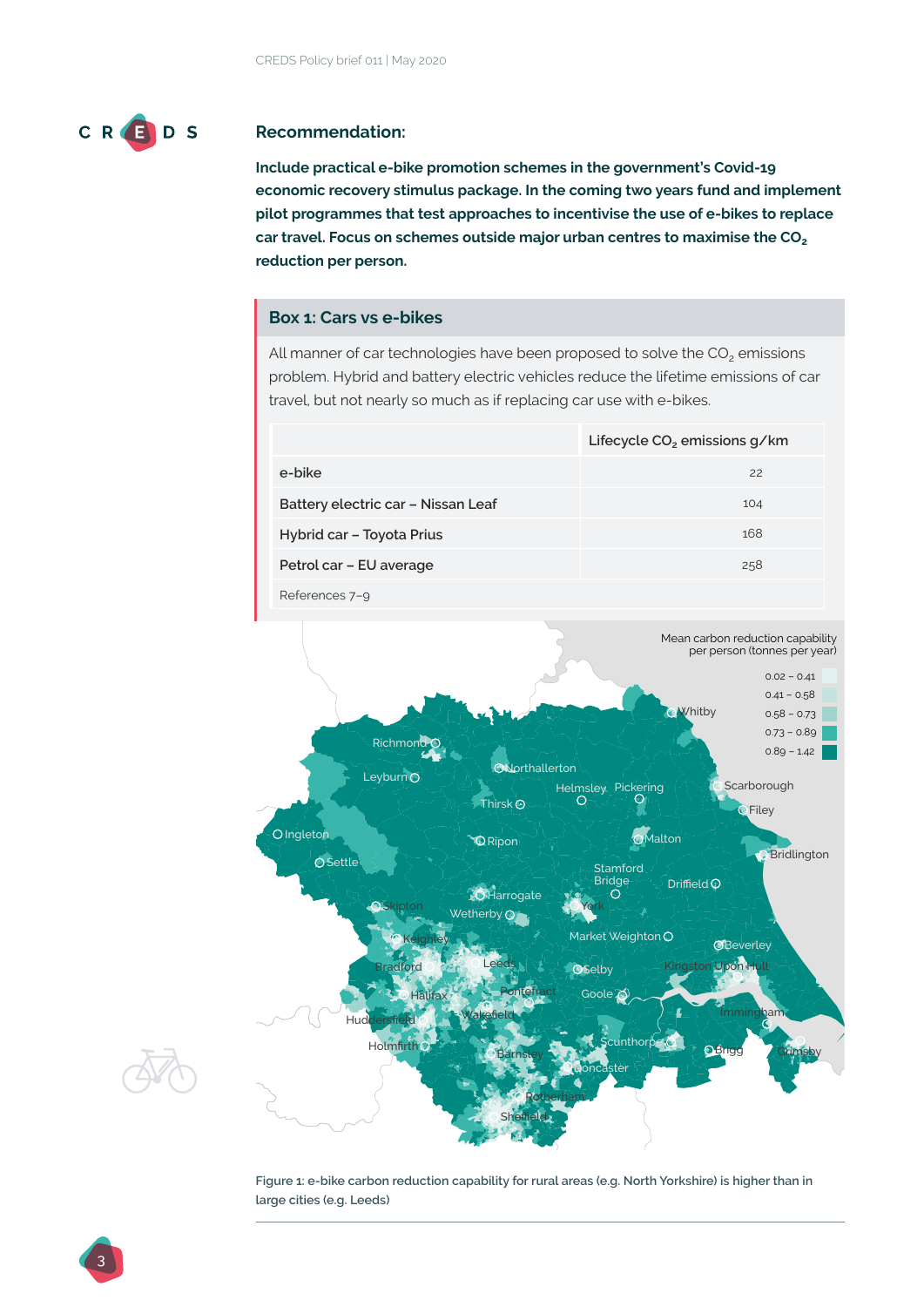

#### **Reducing vulnerability to car dependence**

There are many neighbourhoods which are economically vulnerable to the increased costs of motoring<sup>10</sup> because of high levels of car dependence in the UK. Researchers used a measure of vulnerability which considered car use, income and the quality of public transport and found that there are areas which have low incomes, limited access to public transport and a high capability to replace car journeys with e-bike use. e-bike schemes here could help people to cut their transport costs (green on Figure 2). In contrast, areas which have high income and high capability to reduce car use, have high transport CO<sub>2</sub> emissions (orange on Figure 2 shows LSOAs in both the lowest 25% of vulnerability and highest  $25\%$  of  $CO<sub>2</sub>$  saving capability). Targeting these areas may help to generate greater  $CO<sub>2</sub>$  savings.<sup>11</sup>



Figure 2: Relationship between capability to reduce car CO<sub>2</sub> using e-bikes and vulnerability to motor **fuel price increases.** 

#### **Recommendation:**

**Incentivise e-bike use in areas which are both highly vulnerable and have high e-bike carbon reduction capability. More generally, apply progressive disincentives to excessive car use where alternatives, including e-bikes, exist. As well as reducing carbon emissions, co-benefits could include improving the mobility of low income households and enhancing access to services and employment.**

#### **What change is necessary vs willingness to change**

To halve the emissions of car use with e-bikes, the average adult in England would be riding around 5,000km each year. In reality this would vary – not everyone can ride that far and the model takes that into account.

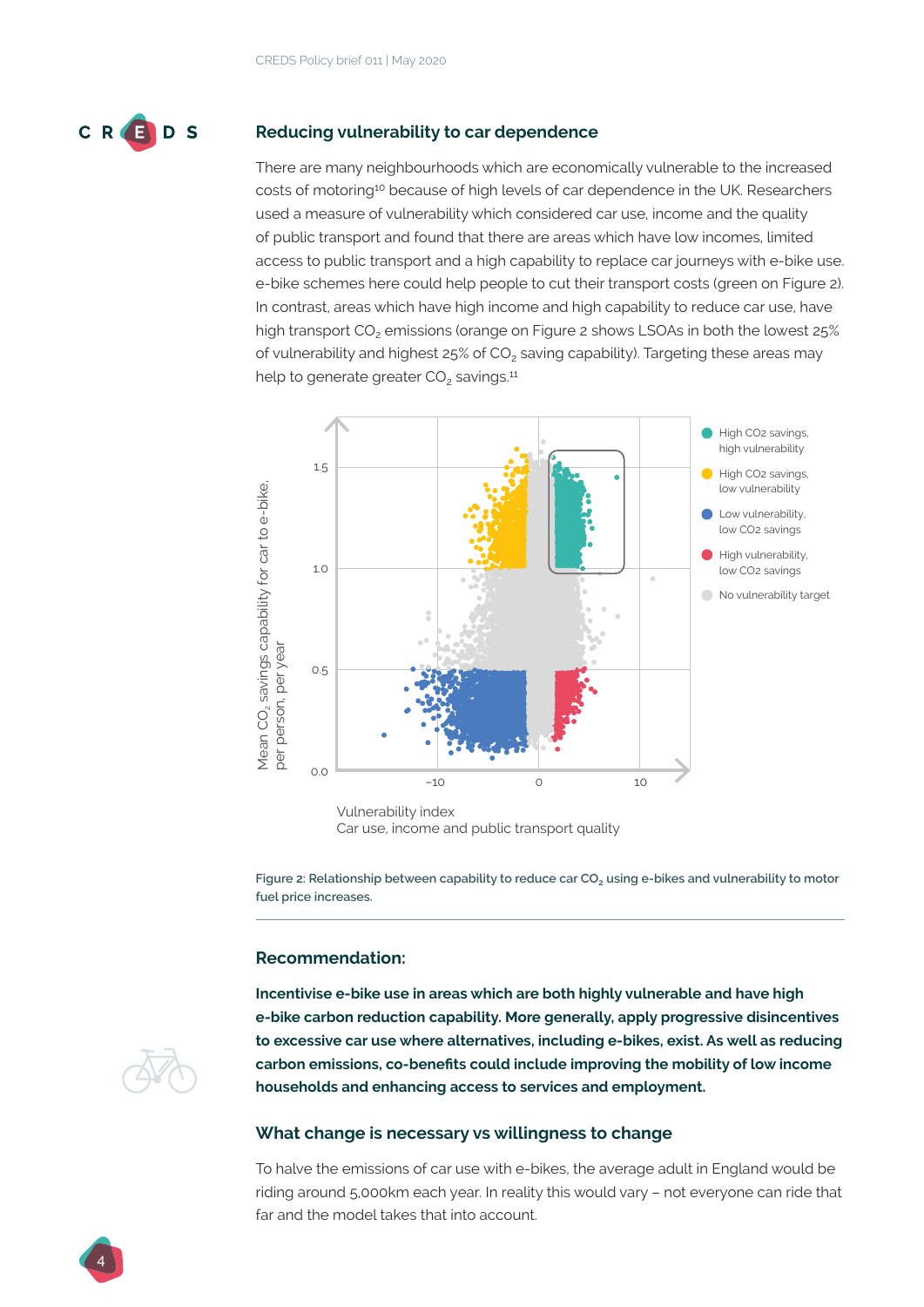

Such high e-bike use may sound challenging if you look at the current level of e-biking or behavioural forecasts but radical thinking is necessary in the climate emergency. For example, one study estimated if people ride e-bikes to the same extent as people in the Netherlands do for commuting then the expected savings are a little under 1 million tonnes of  $CO<sub>2</sub>$  per year.<sup>12</sup> This scenario is well beyond UK government ambition for active travel. Even more ambitious, a study in Brighton loaned out e-bikes,<sup>13</sup> and participants replaced approximately 20% of their private car travel with e-bike use for a variety of purposes not just commuting. Extrapolated across England this could save between 4 and 8 million tonnes of CO<sub>2</sub> per year. As well as CO<sub>2</sub> emissions from private car use, there are also emissions from commercial car fleets – the researchers did not include these savings in their calculations.

Many people argue that electric cars are the solution. Replacing petrol and diesel cars with electric cars will reduce the  $CO<sub>2</sub>$  per km driven (see Box 1). However, the carbon reduction capability of electric cars depends on: how they are built, the way electricity is generated to charge them and how people use them. Electric cars may be most useful in places where public transport is poor and e-bikes offer limited capability to replace car use. Electric and hybrid cars present risks of rebound effects which undermine their improved efficiency, for example, if cheap electricity and low tax make it more attractive to drive further, or if manufacturers make bigger, heavier electric cars,  $CO<sub>2</sub>$  reduction from efficiency savings is replaced with emissions from extra travel. Box 1 shows that e-bikes are almost 8 times more efficient than a medium sized hybrid car. To cancel out e-bike carbon reduction with rebound effects, this means people would have to ride almost 8 extra e-bike km for every hybrid car km they replace. For the average person in England that would be like e-biking from London to Leeds and back every week on-top replacing as much of their current car travel as they can with e-biking!

#### **e-bikes fit into the hierarchy of sustainable transport provision**

In this climate emergency we need to turn our thinking around. Policy makers need to move beyond the changes they think people would like and instead plan for a transport system which reduces its CO<sub>2</sub> emissions as well as providing efficient, accessible mobility for all.

e-bike use has the capability to halve car  $CO<sub>2</sub>$  emissions and improve equity, so we need to explore how much change is possible and where e-bikes can be part of the solution.



Some researchers call for climate-science-based planning for the very challenging climate mitigation agenda which we now face. If we take the Paris "well below 2°C and… pursue 1.5°C" commitment at face value, this frames a far more challenging mitigation agenda than other analysis and implies we need a 14% p.a reduction, otherwise we will use up our carbon budget by 2029.14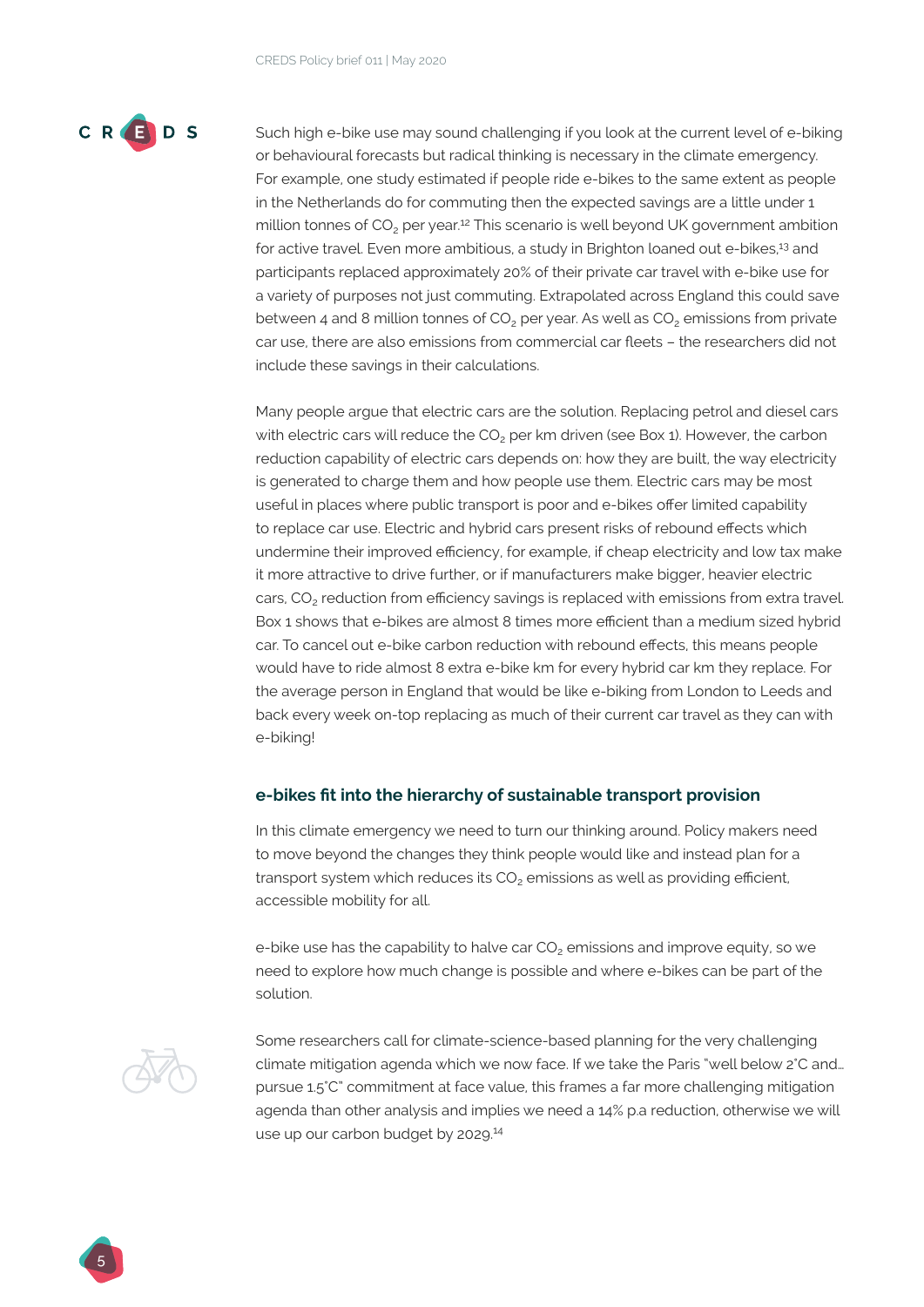

The research examined what current car travel demand could be replaced by e-bike use, but reducing total demand for car use is important too. Where e-bikes can replace a large proportion of private car use, coupled with a reduction in demand for travel, then this can help to cut car ownership and use. If demand for long journeys by car is reduced, this increases the proportion of private car use that can be replaced with e-bikes. The diagram below shows where e-bike use fits into a sustainable transport hierarchy.



**Figure 3: e-bikes within a sustainable transport hierarchy [\(adapted from Ian Findlay: Scotland's new,](https://www.pathsforall.org.uk/blog-post/scotlands-new-emerging-national-transport-strategy-must-help-tackle-our-climate-emergency)  [emerging National Transport Strategy must help tackle our climate emergency\)](https://www.pathsforall.org.uk/blog-post/scotlands-new-emerging-national-transport-strategy-must-help-tackle-our-climate-emergency).** 

# **References**

1. Philips, I., Watling, D. & Timms, P. 2018. Estimating individual physical capability (IPC) to make journeys by bicycle. *International Journal of Sustainable Transportation*, **12** (5): 324- 340. doi: [10.1080/15568318.2017.1368748](http://10.1080/15568318.2017.1368748)



- 2. Philips, I. 2020. [e-bike Carbon Reduction Capability.](https://github.com/DrIanPhilips/e-bikeCarbonReductionCapability)
- 3. Cairns, S., Wilson, R.E., Chatterton, T., Anable, J., Notley, S. and McLeod, F. 2014. Using MOT test data to analyse travel behaviour change – scoping report. ISBN 978-1-910377-01-7
- 4. Department for Transport, 2020. [Decarbonising transport: setting the challenge](https://assets.publishing.service.gov.uk/government/uploads/system/uploads/attachment_data/file/878642/decarbonising-transport-setting-the-challenge.pdf). London: Crown Copyright.